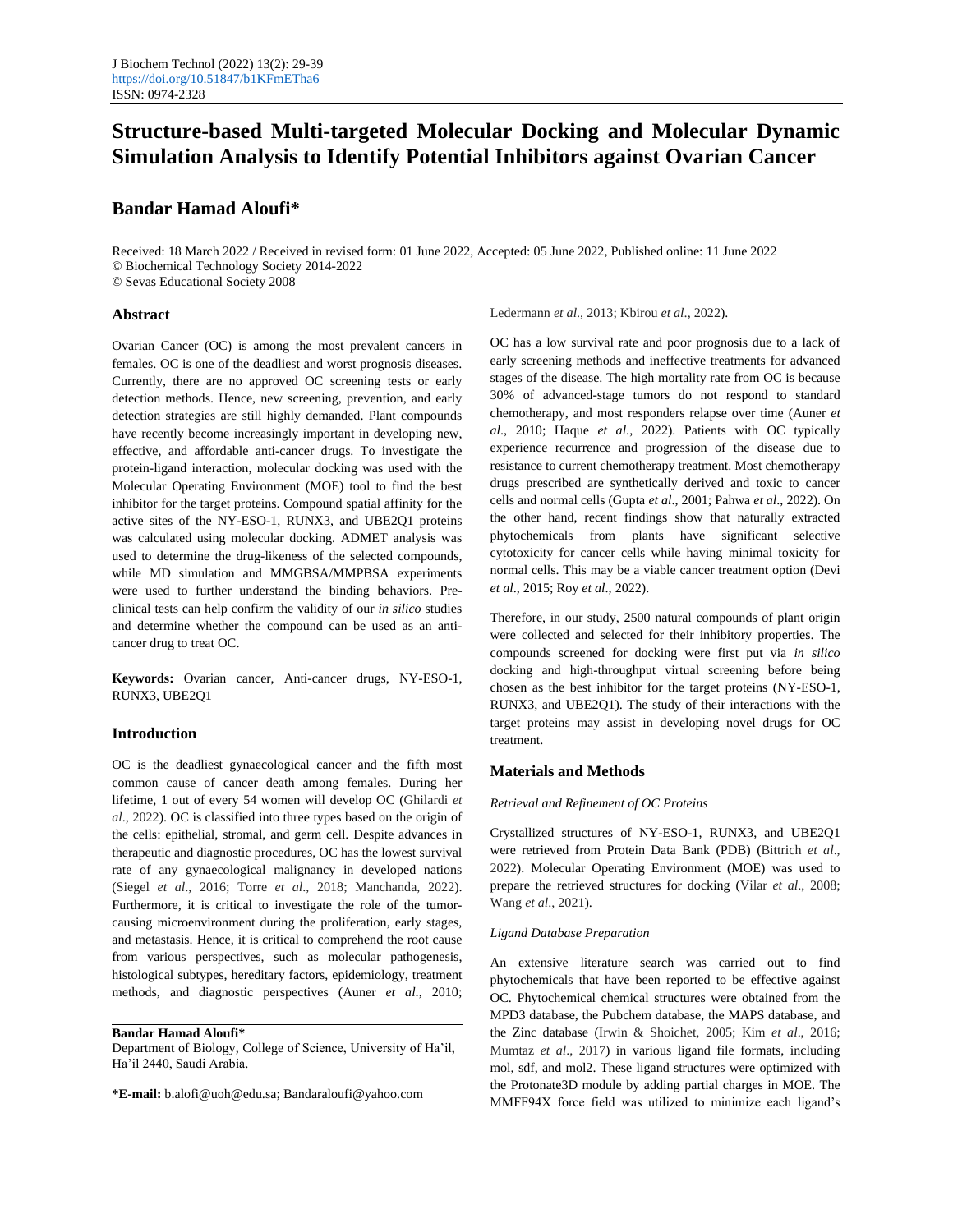energy. The ligands were then individually added to the MOE ligand database for docking purposes.

## *Binding Site Analysis*

Active sites of the targeted receptors were predicted through the CPORT tool present in the Haddock interphase (de Vries & Bonvin, 2011). These active site pockets are where the ligand will bind to the target receptors to inhibit its activity. The sites consist of hydrophilic, hydrophobic, donor, acceptor and metal-binding domains. The best predicted binding pocket was chosen for performing molecular docking.

#### *Molecular Docking*

Within the specified docking sites of the NY-ESO-1, RUNX3, and UBE2Q1 proteins, the MOE Dock tool was utilized to dock a ligand database of 2500 phytochemicals. The default ligand placement method was used to find 1000 best poses of docked molecules by the triangular matcher algorithm (Podvinec *et al*., 2010; Alhumaydhi *et al*., 2021). The London dG scoring function was used to rescore simulated poses. The Force field refinement algorithm that applies the Generalized Born solvation model to calculate final binding energy while keeping receptor residues rigid was used to further minimize the top ten ranked poses per molecule created by London dG (Li *et al*., 2022). Binding affinity, S-score, and Root-Mean-Square Deviation (RMSD) values were used to rank all compounds. The goal was to select only those compounds for further investigation from the topranked poses that bind to active OC protein residues with a good dock score.

#### *Analysis of Ligand- Receptor Interaction*

To clearly understand the best-docked complex receptor-ligand interactions, MOE's LigX tool was utilized for analyzing ligandreceptor interactions in 2D plots (Khalifa *et al*., 2020; Alhumaydhi *et al*., 2021). It creates electrostatic, hydrophobic, Van der Waals forces in the active site of OC proteins and a twodimensional graph of hydrogen bonding, contributing to drug-like molecule affinity. Using UCSF Chimera, the 3D images of OC protein inhibitor complexes were created (Pettersen *et al*., 2004; Pettersen *et al*., 2021).

#### *Drug scan/ADME Toxicity*

A computational approximation of the drug probability of docked phytochemicals was found through the drug scanning tool on the Molinspiration server within limits set by Lipinski's Rule. Using the ADMETsar server, the deposition, absorption, excretion, metabolism, and toxicity profiles of these hits were virtually evaluated (Cheng *et al*., 2012). Carcinogenic potential and AMES toxicity of inhibitors were also evaluated.

## *Free Energy Calculation Binding*

The free energies binding of receptor-ligand complexes was calculated by the Schrodinger suite's Prime module and the OPLS-2005 force field (Mishra & Singh, 2022). The free energy binding was calculated by subtracting the complex free energy from the ligand and protein free energies sum (Ikot *et al*., 2020).

 $\Delta G$ (binding) =  $\Delta G$ (complex) – [ $\Delta G$ (ligand) +  $\Delta G$ (protein)] (1)

where ΔG(binding) denotes the binding free energy and ΔG(complex), ΔG(ligand), and ΔG(protein) denote the free energies of the complex, ligand, and protein, respectively. Using the MM-GBSA method and the MM-PBSA.py program, with 250 snapshots taken at equal intervals over the last 20 ns of simulation, binding free energies were estimated.

#### *MD Simulation*

The Desmond software was used to run MD simulations (Release, 2017). To determine protein-ligand interactions, which were solvated using the simple point charged (TIP4P) water model, the optimized potentials for liquid simulations (OPLS)- 2005 force field was used in this system. A 10Å buffer region was created among the box sides and protein atoms using the orthorhombic water box. Na+ ions neutralized the systems after overlapping water molecules were removed. The energy was calculated using the OPLS-2005 force field. The temperature was kept constant at 300 K during the integration step, yielding a 2.0 fs value. Finally, for monitoring the consistency of the OC proteins in their native motion, the Root Means Square Deviation (RMSD), Root Mean Square Fluctuations (RMSF), Solvent Accessible Surface Area (SASA), and Radius of Gyration (RoG) were calculated. For up to 100 ns, the synchronize file was saved every 5000 ps, and the result was examined using Nagasundaram *et al*.'s method (Kabir *et al*., 2022).

#### **Results and Discussion**

#### *Proteins Preparation*

The study began with retrieving the crystal structures of NY-ESO-1, RUNX3, and UBE2Q1 proteins from the PDB database with PDB IDs of 1S9W, 5W69, and 2QGX, respectively. X-ray diffraction was used to determine the structure up to a resolution of 2.20 Å, 2.80 Å, and 2.56 Å, respectively. MOE was used to prepare the structures for docking. 3D protonation, removal of water molecules, and energy minimization were performed using MOE.

#### *Binding Site Analysis*

Binding pockets against the target receptors were chosen from Cport. For receptor NY-ESO-1, the reported active residues were Tyr A27, Asp A30, Thr A31, Gln A32, Arg A48, Ser B52, Asp B53, Ser B55, Tyr B63, Leu B65, Tyr B67, Phe A241. Similarly, for RUNX3, it was Tyr D26, Tyr C27, Gln C32, Ser D52, Asp D53, Ser D55, Tyr D63, Leu D65 and Phe C241. While Val A32, Asp A38, Asn A71, Ser A73, Arg A 86, Ser C147, Leu A148, and Thr C149 were the residues reported for UBE2Q1.

#### *Molecular Docking*

OC proteins were docked against the phytochemical ligand database. A strict filter that included four factors was used to rank docked compounds: hydrogen bonding strength, maximum binding pocket occupancy with lowest Gibbs free energy, and other potential non-covalent interactions, all calculated and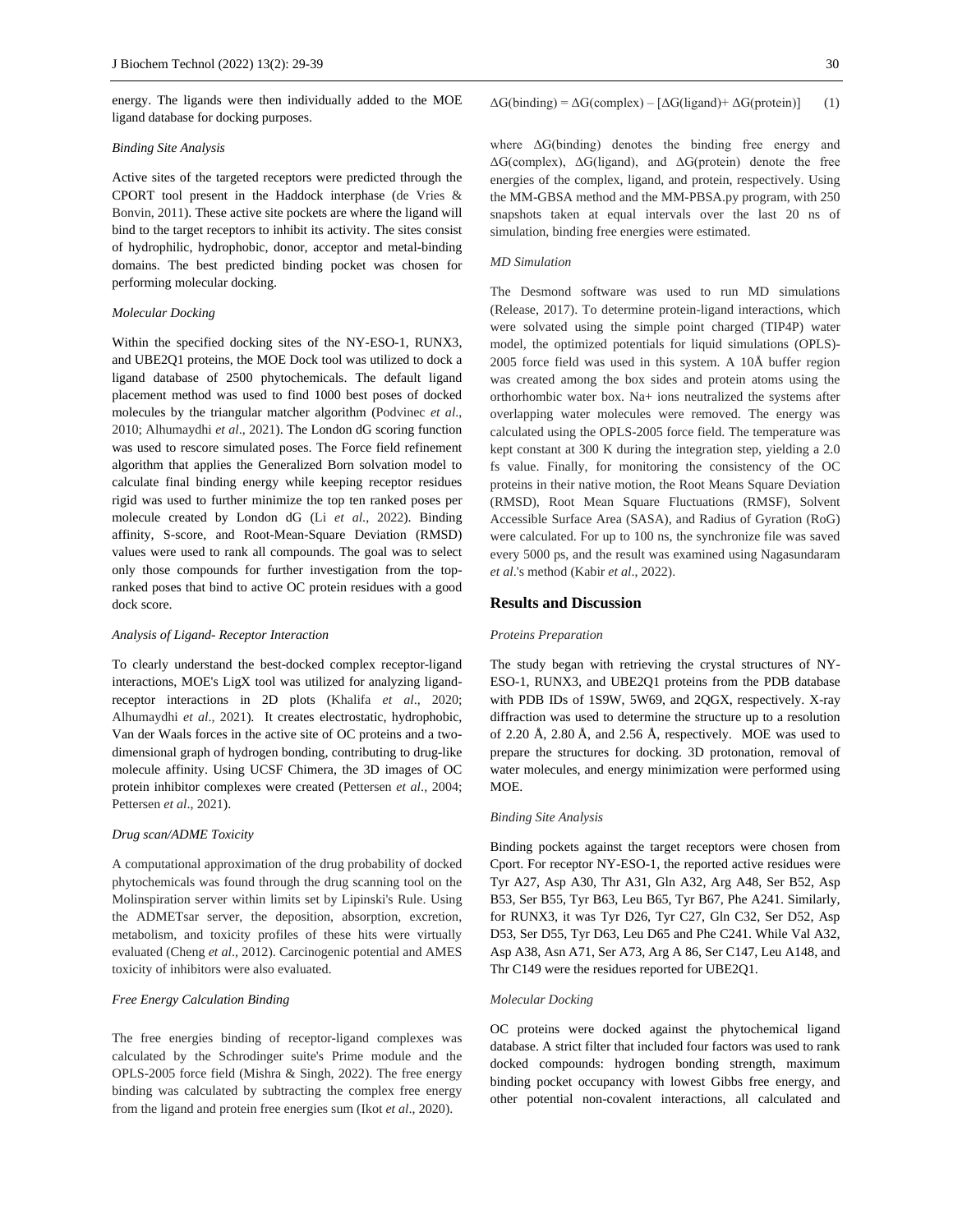represented using an S-score function. Top docking poses were chosen from among 10,326 docked molecules. The ranking criteria included threshold-based criteria that required a ligand to exhibit the desired S-score values (stronger the affinities and

interaction, lower the score) and bind to the target OC proteins using all of the hotspot conserved residues in the binding pocket **(Table 1)**.

| <b>Compounds I'D</b> | <b>Compounds Name</b>                             | <b>Binding Affinity</b>   | <b>RMSD</b><br><b>Interacting residues</b>                |                                                                                     |  |  |  |  |  |  |  |  |
|----------------------|---------------------------------------------------|---------------------------|-----------------------------------------------------------|-------------------------------------------------------------------------------------|--|--|--|--|--|--|--|--|
| NY-ESO-1             |                                                   |                           |                                                           |                                                                                     |  |  |  |  |  |  |  |  |
| 5281520              | Humulene                                          | 1.54<br>$-17.65$ kcal/mol |                                                           | Asp A30, Thr A31, Gln A32, Leu B65, Ser B52,<br>Tyr A27, Tyr B63                    |  |  |  |  |  |  |  |  |
| 1130                 | Thiamine                                          | 0.87<br>$-15.34$ kcal/mol |                                                           | Tyr A27, Ser B55, Asp B53, Ser B52, Tyr B63,<br>Phe A241, Gln A32                   |  |  |  |  |  |  |  |  |
| 6537501              | Deoxyactein                                       | $-14.76$ kcal/mol         | 1.21                                                      | Tyr A27, Gln A32, Arg A48, Tyr B67, Ser B52,<br>His B51, Asp A30                    |  |  |  |  |  |  |  |  |
| <b>RUNX3</b>         |                                                   |                           |                                                           |                                                                                     |  |  |  |  |  |  |  |  |
| 5324208              | $(3 - )$<br>(Benzyloxy)isoxazol-<br>5-yl)methanol | $-16.65$ kcal/mol<br>0.77 |                                                           | Tyr C27, Ser D55, Tyr D63, Phe C241, Asp D53,<br>Ser D52, Gln C32, Leu D65, Tyr D26 |  |  |  |  |  |  |  |  |
| 5352042              | Buddledin C                                       | $-15.76$ kcal/mol         | 1.25                                                      | Tyr D26, Thr C233, Ala C211, Tyr D63, Pro C235                                      |  |  |  |  |  |  |  |  |
| 65067                | Terthiophene                                      | $-13.87$ kcal/mol         | 1.74                                                      | Arg C48, Tyr D67, Phe C241, Tyr C27                                                 |  |  |  |  |  |  |  |  |
| <b>UBE201</b>        |                                                   |                           |                                                           |                                                                                     |  |  |  |  |  |  |  |  |
| 444                  | $-14.65$<br>1.65<br>Bupropion<br>Kcal/mol         |                           | Asp A38, Val A32, Leu A148, Ser A73, Asn A71,<br>Arg A 86 |                                                                                     |  |  |  |  |  |  |  |  |
| 838                  | DL-Adrenaline                                     | $-12.23$<br>Kcal/mol      | 1.98                                                      | Lys A75, Asp A38, Ser A73, Ser C147, Thr C149                                       |  |  |  |  |  |  |  |  |
| 10550692             | Vibsanin H                                        | $-11.93$<br>Kcal/mol      | 2.71                                                      | Ser A73, Leu C148, Asp B34, Asn A33, Arg C86                                        |  |  |  |  |  |  |  |  |

**Table 1.** Docking statistics of target proteins against plant compounds

Humulene, Thiamine, and Deoxyactein were found to bind with high affinity within the active sites of the NY-ESO-1 **(Figure 1)**. Humulene was bound to NY-ESO-1 protein, having a score of - 17.65 KJ / mol creating hydrogen bonds with Asp A30, Thr A31, Gln A32, Leu B65, Ser B52, Tyr A27, and Tyr B63 side chains **(Figure 1a)** and Thiamine D was bound having a binding score of -15.34 kcal/mol creating hydrogen bonds with Tyr A27, Ser B55, Asp B53, Ser B52, Tyr B63, Phe A241, and Gln A32 side chains **(Figure 1b)**. In contrast, Deoxyactei was bound to NY-ESO-1 protein with a -14.76 KJ / mol, forming hydrogen bonds with the side chains of Tyr A27, Gln A32, Arg A48, Tyr B67, Ser B52, His B51, and Asp A30 **(Figure 1c)**.



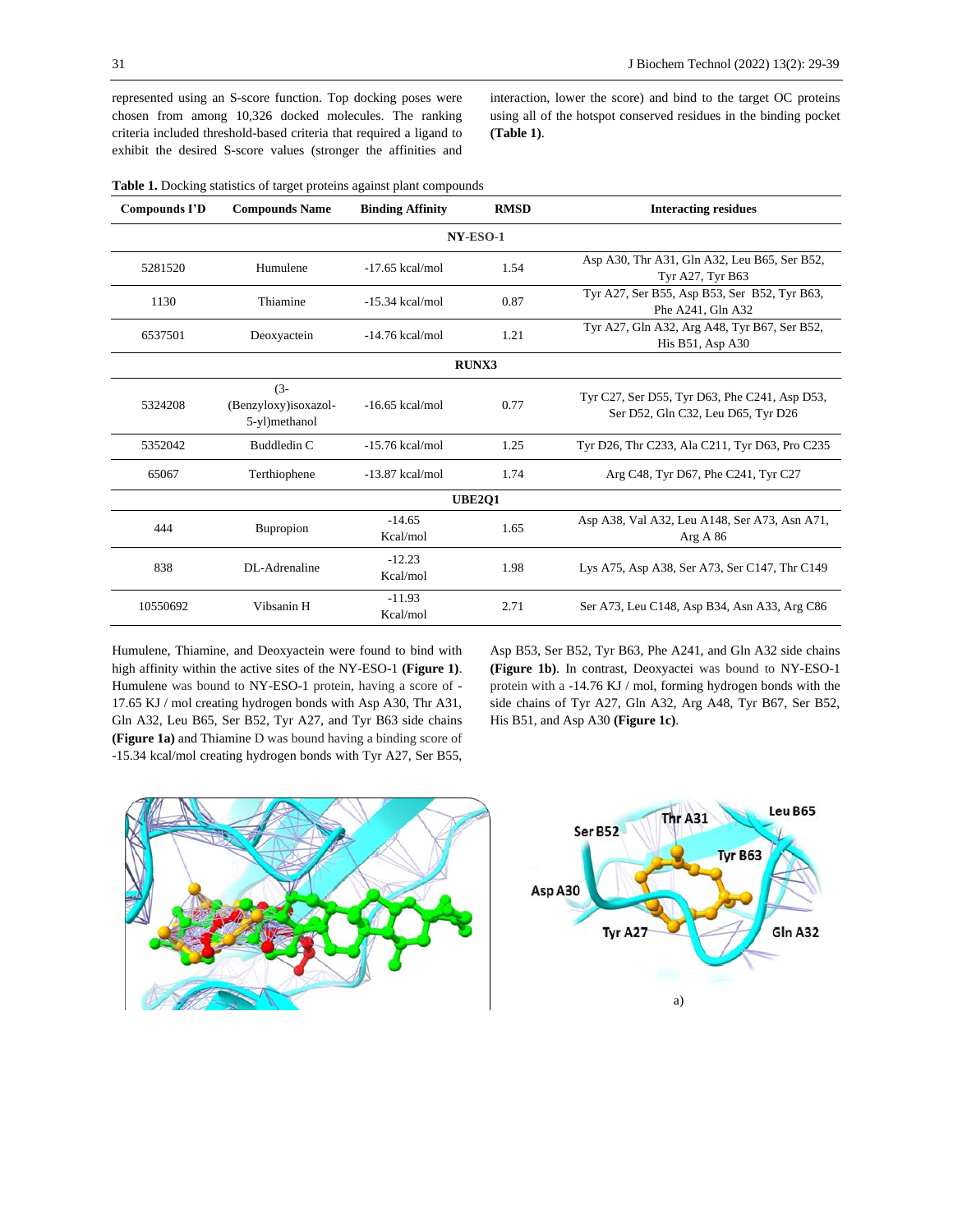

**Figure 1.** Interaction mechanisms and binding modes of new NY-ESO-1 protein inhibitors Interaction analysis of Humulene (a), Thiamine (b), and Deoxyactein (c)

Likewise, (3-(Benzyloxy) isoxazol-5-yl) methanol, Buddledin C, and Terthiophene were observed to have a high affinity within the active sites of the RUNX3 **(Figure 2)**. (3-(Benzyloxy) isoxazol-5 yl) methanol was bound to RUNX3 protein, having a score of - 16.65 KJ / mol creating hydrogen bonds with the side chains of Tyr C27, Ser D55, Tyr D63, Phe C241, Asp D53, Ser D52, Gln C32, Leu D65, and Tyr D26 **(Figure 2a)** and Buddledin C was

bound with a binding score of -15.76 kcal/mol creating hydrogen bonds with side chains of Tyr D26, Thr C233, Ala C211, Tyr D63, and Pro C235 **(Figure 2b)**. While Terthiophene was bound to RUNX3 protein with a -13.87 KJ / mol score, creating hydrogen bonds with the side chains of Arg C48, Tyr D67, Phe C241 and Tyr C27 **(Figure 2c).**

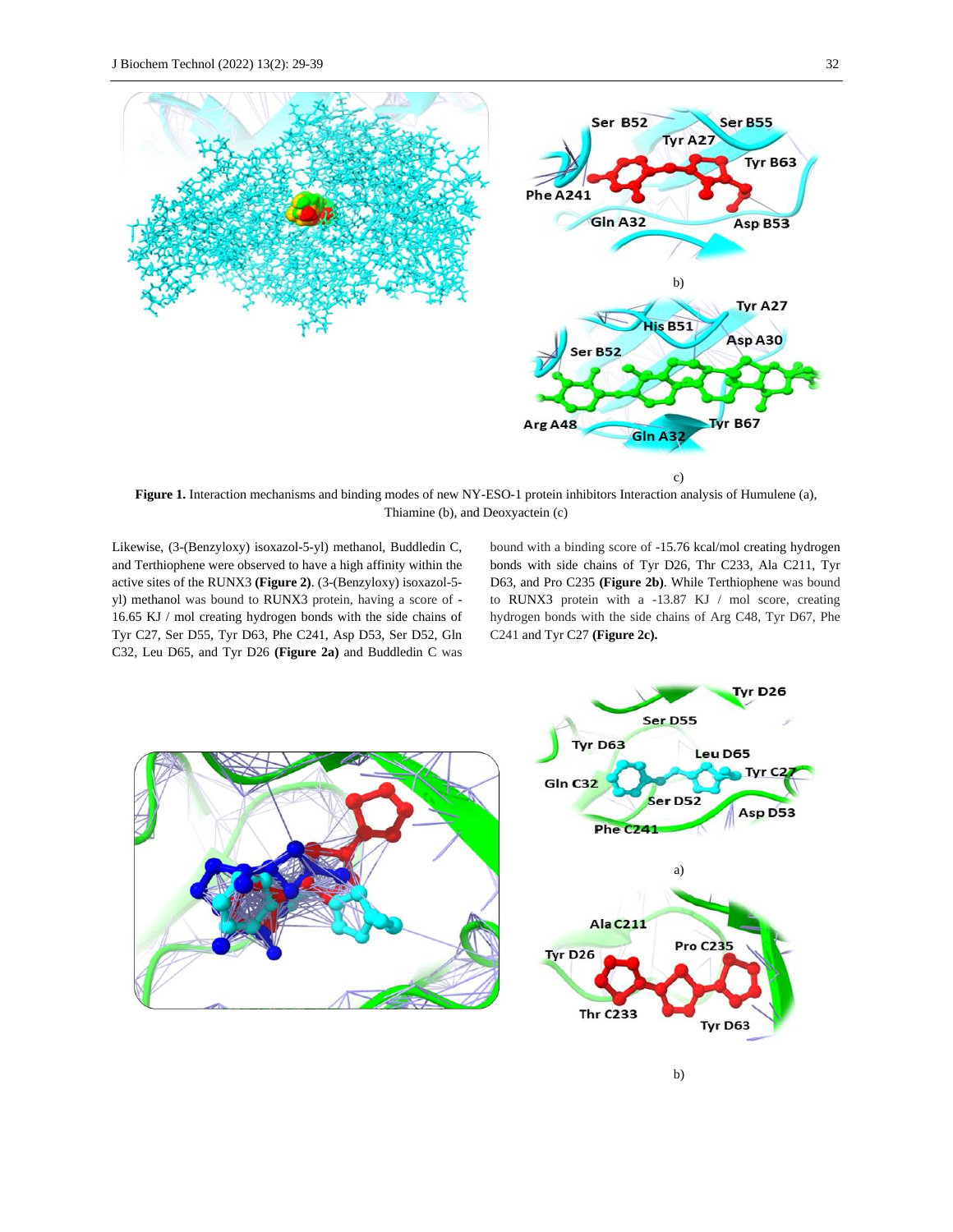

**Figure 2.** Interaction mechanisms and binding modes of new RUNX3 protein inhibitors. Interaction analysis of (3-(Benzyloxy) isoxazol-5-yl) methanol (a), Buddledin C (b), and Terthiophene (c)

Similarly, Bupropion, DL-Adrenaline, and Vibsanin H were found to bind with high affinity within the active sites of the UBE2Q1 **(Figure 3)**. Bupropion was bound to UBE2Q1 protein with a score of -14.65 KJ / mol creating hydrogen bonds with the side chains of Asp A38, Val A32, Leu A148, Ser A73, Asn A71, and Arg A 86 **(Figure 3a)**, and DL-Adrenaline was bound with a binding score of -12.23 kcal/mol creating hydrogen bonds with side chains of Lys A75, Asp A38, Ser A73, Ser C147, and Thr C149 **(Figure 3b)**. Vibsanin H was bound to UBE2Q1 protein with a -11.93 KJ / mol creating hydrogen bonds with the Ser A73, Leu C148, Asp B34, Asn A33, and Arg C86 side chains **(Figure 3c).**



**Figure 3.** Interaction mechanisms and binding modes of new UBE2Q1 protein inhibitors. Interaction analysis of Bupropion (a), DL-Adrenaline (b), and Vibsanin H (c)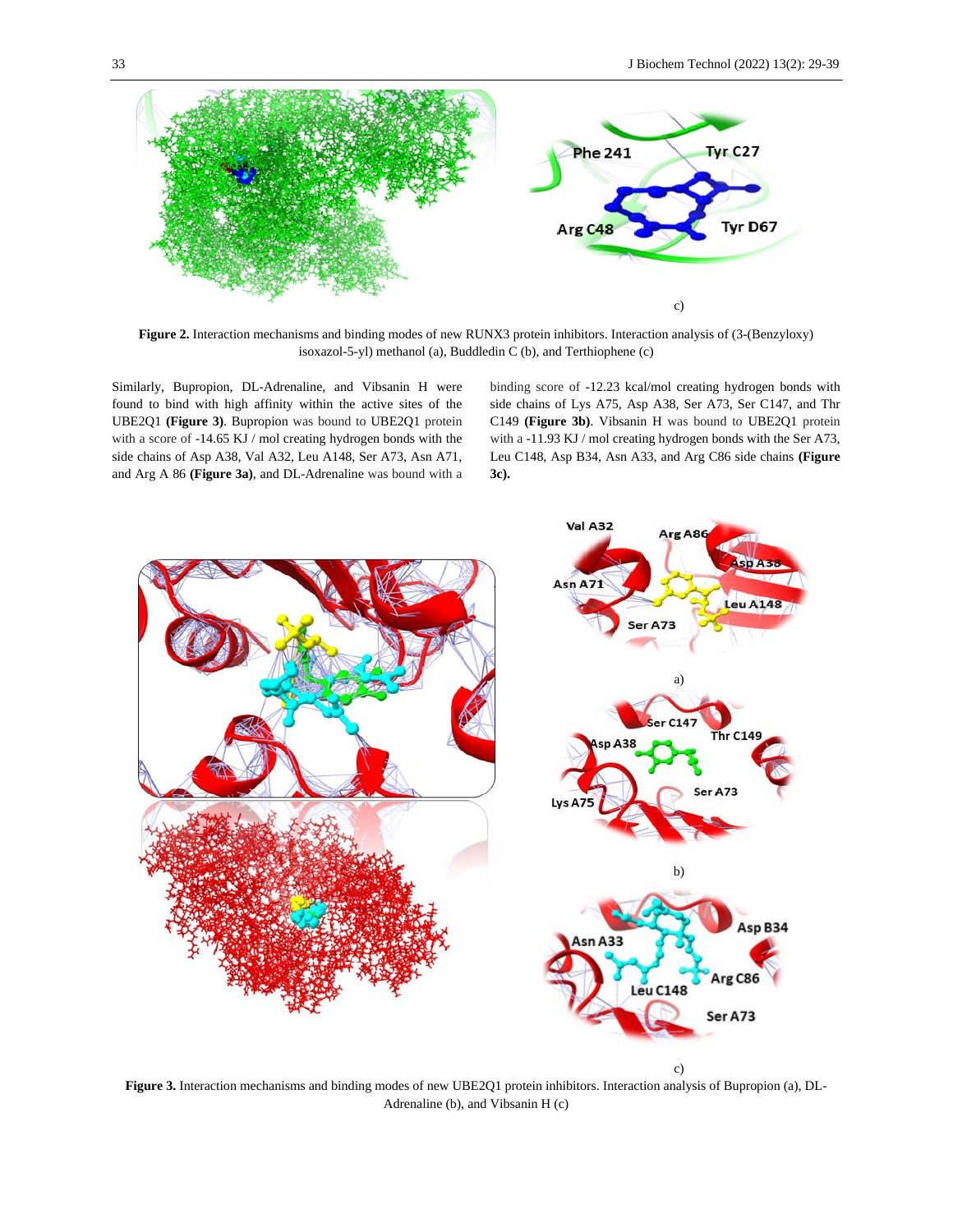#### *Drug Scan/ADMET Results*

The drug-likeness of chosen compounds was anticipated using the Molinspiration server, which relied on the Lipinski Rules of Five. The chosen candidates had no violations of the "rule of five" and expressed drug-like properties.

**Table 2.** ADMET profiling of best docked compounds

| <b>Target Receptors</b>                      |                                      | NY-ESO-1                                                                                                            |                       |                                                  | RUNX3                                |                                      |                       | UBE2Q1                                                       |                       |  |  |  |
|----------------------------------------------|--------------------------------------|---------------------------------------------------------------------------------------------------------------------|-----------------------|--------------------------------------------------|--------------------------------------|--------------------------------------|-----------------------|--------------------------------------------------------------|-----------------------|--|--|--|
| <b>Compounds I'Ds</b>                        | 5281520                              | 1130                                                                                                                | 6537501               | 5324208                                          | 5352042                              | 65067                                | 444                   | 838                                                          | 10550692              |  |  |  |
| Absorption                                   |                                      |                                                                                                                     |                       |                                                  |                                      |                                      |                       |                                                              |                       |  |  |  |
| <b>Human Intestinal</b><br><b>Absorption</b> | $+$                                  | $^{+}$                                                                                                              | $^{+}$                | $\! +$                                           | $+$                                  | $^{+}$                               | $+$                   | $^{+}$                                                       | $+$                   |  |  |  |
| <b>Blood-Brain</b><br><b>Barrier</b>         | $^{+}$                               | $\qquad \qquad +$                                                                                                   | $+$                   | $\! +$                                           | $+$                                  | $+$                                  | $+$                   | $\qquad \qquad +$                                            | $\! + \!\!\!\!$       |  |  |  |
| Caco-2 Permeable                             | $+$                                  | L,                                                                                                                  | L,                    |                                                  | $+$                                  |                                      | ÷,                    | L,                                                           | $+$                   |  |  |  |
| <b>Distribution</b>                          |                                      |                                                                                                                     |                       |                                                  |                                      |                                      |                       |                                                              |                       |  |  |  |
| P-Glycoprotein<br><b>Substrate</b>           | Substrate                            | Substrate                                                                                                           | Substrate             | Substrate                                        | Substrate                            | Substrate                            | Substrate             | Substrate                                                    | Substrate             |  |  |  |
| P-Glycoprotein<br><b>Inhibitor I</b>         | Inhibitor                            | Non-Inhibitor                                                                                                       | Inhibitor             | Inhibitor                                        |                                      | Non-Inhibitor Non-Inhibitor          | Non-<br>Inhibitor     | Non-<br>Inhibitor                                            | Non-<br>Inhibitor     |  |  |  |
|                                              |                                      |                                                                                                                     |                       | <b>Metabolism</b>                                |                                      |                                      |                       |                                                              |                       |  |  |  |
| <b>CYP450 2C9</b><br><b>Substrate</b>        |                                      | Substrate Non-Substrate                                                                                             | Substrate             | Non-<br>Substrate                                | Substrate                            | Non-Substrate                        | Non-<br>Substrate     | Substrate                                                    | Non-<br>Substrate     |  |  |  |
| <b>CYP450 2D6</b><br><b>Substrate</b>        |                                      | Substrate Non-Substrate                                                                                             | Substrate             | Substrate                                        | Non-<br>Substrate                    | Non-Substrate                        | Non-<br>Substrate     | Non-<br>Substrate                                            | Non-<br>Substrate     |  |  |  |
| <b>CYP450 3A4</b><br><b>Substrate</b>        |                                      | Substrate Non-Substrate                                                                                             | Substrate             | Substrate                                        | Non-<br>Substrate                    | Substrate                            | Non-<br>Substrate     | Non-<br>Substrate                                            | Substrate             |  |  |  |
| <b>CYP450 1A2</b><br><b>Substrate</b>        | Non-<br>Substrate                    | Non-Substrate                                                                                                       | Substrate             | Non-<br>Substrate                                | Non-<br>Substrate                    | Non-Substrate                        | Substrate             | Non-<br>Substrate                                            | Non-<br>Substrate     |  |  |  |
| <b>CYP450 2C9</b><br><b>Inhibitor</b>        | Non-<br>Inhibitor                    | Non-Inhibitor                                                                                                       | Non-<br>Inhibitor     | Non-<br>Inhibitor                                | Inhibitor                            | Non-Inhibitor                        | Non-<br>Inhibitor     | Non-<br>Inhibitor                                            | Non-<br>Inhibitor     |  |  |  |
| <b>CYP450 2D6</b><br><b>Inhibitor</b>        | Inhibitor                            | Non-Inhibitor                                                                                                       | Inhibitor             | Non-<br>Inhibitor                                |                                      | Non-Inhibitor Non-Inhibitor          | Inhibitor             | Non-<br>Inhibitor                                            | Non-<br>Inhibitor     |  |  |  |
| CYP450 2C19<br><b>Inhibitor</b>              | Non-<br>Inhibitor                    | Inhibitor                                                                                                           | Non-<br>Inhibitor     | Inhibitor                                        | Non-Inhibitor                        | Inhibitor                            | Non-<br>Inhibitor     | Non-<br>Inhibitor                                            | Non-<br>Inhibitor     |  |  |  |
| CYP450 3A4<br><b>Inhibitor</b>               | Non-<br>Inhibitor                    | Non-Inhibitor                                                                                                       | Non-<br>Inhibitor     | Non-Inhibitor                                    | Inhibitor                            | Non-Inhibitor                        | Non-<br>Inhibitor     | Non-<br>Inhibitor                                            | Inhibitor             |  |  |  |
| <b>CYP450 Inhibitory</b><br>Promiscuity      | Low CYP<br>Inhibitory<br>Promiscuity | Low CYP<br>Inhibitory<br>Promiscuity                                                                                | Low CYP<br>Inhibitory | Low CYP<br>Inhibitory<br>Promiscuity Promiscuity | Low CYP<br>Inhibitory<br>Promiscuity | Low CYP<br>Inhibitory<br>Promiscuity | Low CYP<br>Inhibitory | Low CYP<br>Inhibitory<br>Promiscuity Promiscuity Promiscuity | Low CYP<br>Inhibitory |  |  |  |
| <b>Toxicity</b>                              |                                      |                                                                                                                     |                       |                                                  |                                      |                                      |                       |                                                              |                       |  |  |  |
| <b>Ames Toxicity</b>                         | Non-Toxic                            | Non-Toxic                                                                                                           | Non-Toxic             | Non-Toxic                                        | Non-Toxic                            | Non-Toxic                            |                       | Non-Toxic Non-Toxic                                          | Non-Toxic             |  |  |  |
| Carcinogenicity                              | Non-                                 | Non-<br>Carcinogens Carcinogens Carcinogens Carcinogens Carcinogens Carcinogens Carcinogens Carcinogens Carcinogens | Non-                  | Non-                                             | Non-                                 | Non-                                 | Non-                  | Non-                                                         | Non-                  |  |  |  |

#### *Binding Free Energy Calculations*

Binding free energies were estimated by employing MMGBSA/MMPBSA methods to better understand the complexes' binding ability with OC proteins. Stable complexes are generated because all of the binding interactions are energetically favorable**.** In all of the complexes, gas-phase energy dominates the system energy, with van der Waals playing an important role, and electrostatic energy has a minor role. In binding, the polar solvation energy is unfavorable, whereas, in complex equilibration, the nonpolar energy appears to be favorable. NY-ESO-1 receptor showed the total energy of -30.35 kcal/mol (5281520), -36.54 kcal/mol (1130), -41.54 kcal/mol

(6537501). Although the receptor RUNX3 showed delta total as - 29.74 kcal/mol (5324208), -24.58 kcal/mol (5352042), -23.12 kcal/mol (65067) for all the complexes meanwhile the receptor UBE2Q1 showed -21.58 kcal/mol (444), -30.52 kcal/mol (838), and for last compound it was found to be -27.04 kcal/mol (10550692).

#### *Molecular Dynamic Simulation*

To gain a better understanding of targets' dynamics in the presence of screened hits, a 100-ns molecular dynamic simulation was run. The structural stability of docked complexes was confirmed using statistical characteristics like RMSD, RMSF, and

For further validation of the drug likeliness potential, pharmacokinetic properties of all the candidate compounds were assessed using the admetSAR server, and their results are indicated in **Table 2**.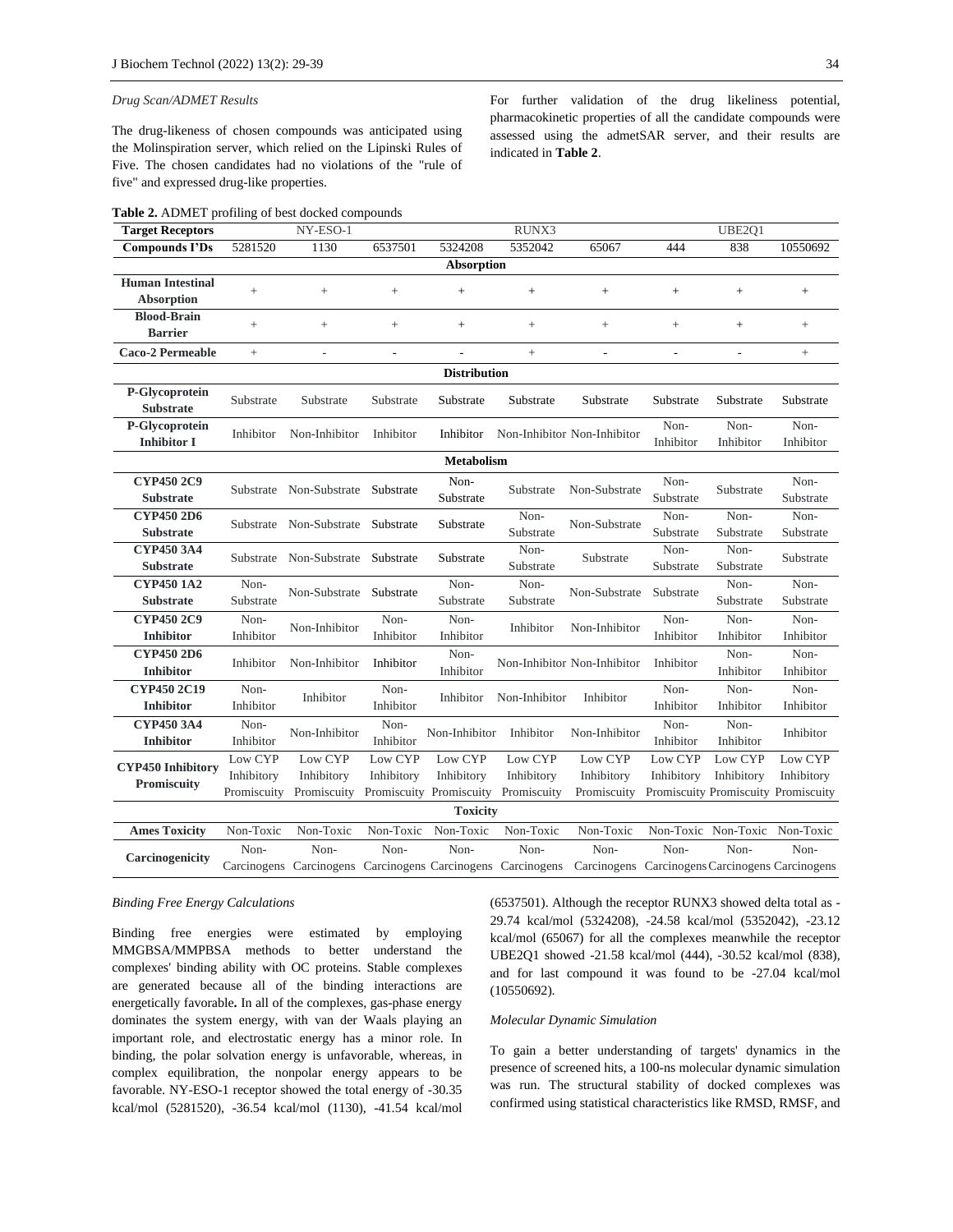interactions. The carbon alpha atoms' Root Mean Square Deviations (RMSD) was examined first.

## *Root Mean Square Deviations (RMSD) and Root Mean Square Fluctuations (RMSF)*

The RMSD figure deviates from the initial docked complex intermolecular conformation, indicating structural changes. As the simulation time progresses, a uniform RMSD plot indicates system structural equilibrium and increased intermolecular strength **(Figure 4)**. During the initial 60 ns of simulation time, the Humulene/ NYESO-1complex showed a minor deviation of 0.5 A<sup>o</sup> after that complex remained stable, as shown in **Figure 4a**. The second (3-(Benzyloxy) isoxazol-5-yl) methanol/ RUNX3 complex showed minor deviations on its first jump up to 50 ns before achieving stability, as illustrated in **Figure 4b**. The third Bupropion/ UBE2Q1 complex showed a minor deviation of 1 A<sup>o</sup> to 1.5  $A<sup>o</sup>$  between 40 to 70 ns other than it remained stable, as indicated in **Figure 4c**.

The simulated complexes' Root Mean Square Fluctuations (RMSF) was computed. RMSF analysis helps understand how these fluctuations affect complex stability and identify flexible residues in targeted proteins **(Figure 4)**. Graphs of the Humulene/ NYESO-1 complex indicate minor fluctuations at residue number 180, as indicated in **Figure 4e**. In contrast, the second (3- (Benzyloxy) isoxazol-5-yl) methanol/ RUNX3 complex and third Bupropion/ UBE2Q1 complex showed a deviation at one point up to the residue number 250 for a second, as shown in **Figures 4f and 4g.**





**Figure 4. a**) **RMSD analysis** of Humulene/ NYESO-1complex **b**) RMSD analysis of (3-(Benzyloxy) isoxazol-5-yl) methanol/ RUNX3 complex **c)** RMSD analysis of Bupropion/ UBE2Q1 complex **e**). **RMSF analysis** of Humulene/ NYESO-1complex **f**) RMSF analysis of (3-(Benzyloxy)isoxazol-5-yl) methanol/ RUNX3 complex **g)** RMSF analysis of Bupropion/ UBE2Q1 complex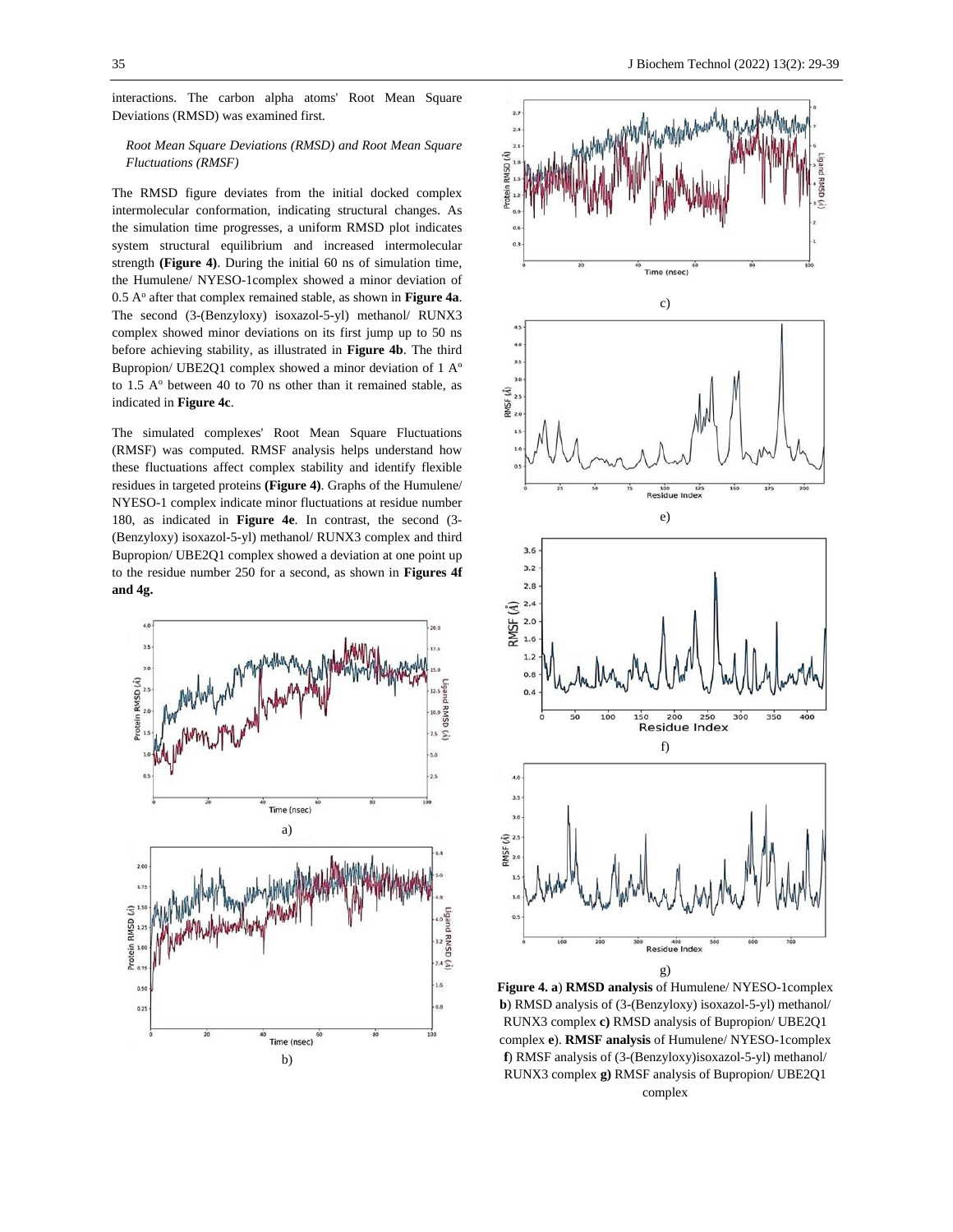*Radius of Gyration (RoG) & Solvent Accessible Surface Area (SASA)*

The NYESO-1 target Radius of gyration **(**RoG) plot trajectories for the first complex (Humulene/ NYESO-1) exhibited good stability throughout the 100 ns period between 4.02 to 4.48  $A^{\circ}$ shown in the **Figure 5a**. However, the second complex second (3-(Benzyloxy) isoxazol-5-yl)methanol/ RUNX3 complex showed stability trajectories between 5.08 Angstrom to 6.03A<sup>o</sup> **(Figure 5b)**. The third Bupropion/ UBE2Q1 complex showed stability throughout 100ns at 6.85 A<sup>o,</sup> as indicated in **Figure 5c**.

SASA is an alternative method for maintaining protein stability and folding. The calculated SASA values are displayed in **Figure 5**. The average SASA values for the first complex Humulene/ NYESO-1 were 150  $A^2$  for the first complex, with a minor deviation from 60ns to 80ns Å<sup>2</sup> **(Figure 5d)**. The second complex (3-(Benzyloxy) isoxazol-5-yl) methanol/ RUNX3 showed stability up to 50ns at 130  $A^2$ . After a minor deviation, it returns to stability at 130Å<sup>2</sup>, indicating no significant differences in all systems' available areas throughout the simulation process, as shown in **Figure 5e**. Although the 3rd complex Bupropion/ UBE2Q1 showed stability up to the residue number 230  $\AA$ <sup>2</sup> throughout 100 ns **(Figure 5f)**.

**Radius of gyration (RoG)**





**Figure 5. a)** RoG analysis of Humulene/ NYESO-1complex. **b)** RoG analysis of (3-(Benzyloxy) isoxazol-5-yl) methanol/ RUNX3 complex **c)** RoG analysis of Bupropion/ UBE2Q1 complex. **d)** SASA analysis of Humulene/ NYESO-1complex. **e)** SASA analysis of (3-(Benzyloxy) isoxazol-5-yl) methanol/ RUNX3 complex. **f)** SASA analysis of Bupropion/ UBE2Q1 complex

OC remains the deadliest gynecologic cancer. The mortality rate of OC is expected to increase significantly by 2022 (Bray *et al*., 2020). Several factors contribute to the higher mortality rate of OC, including the slow progression of disease symptoms, stealthy and asymptomatic progression of malignant tumorous cells, and the lack of relevant methods for cancer diagnosis even in advanced stages. This is why the OC is known as the "Silent Killer" (Yousefi *et al*., 2017; Danilova *et al*., 2020; Henriksen *et al*., 2020). The treatment is far from ideal; conventional treatment strategies such as radiotherapy, chemotherapy, and surgery have been used in the past; however, these options have significant drawbacks and are often unproductive (Henriksen *et al*., 2020).

Researchers studied this cancer type and discovered high-risk genes, and inhibiting these target proteins will help us stop cancer progression. *In silico* studies make it easier to screen ligands and analyze their interactions with target proteins. Our study aims to compare and identify the most appropriate compound that binds to our target protein and reduces its tumor-causing actions, thereby inhibiting tumor growth (Barua *et al*., 2018). Our target proteins, in this case, are NY-ESO-1, RUNX3, and UBE2Q1.

A famous cancer-testis antigen (CTA) re-expressed in various cancers is the New York esophageal squamous cell carcinoma 1 (NY-ESO-1). It is a promising candidate target for cancer immunotherapy due to its ability to induce humoral immune responses and spontaneous cellular and its limited expression pattern (Thomas *et al*., 2018). RUNX3, a Runt domain transcription factor, is found in the nuclei of OC cell lines and plays an oncogenic role in the disease. RUNX3 could be used as a marker for OC diagnosis or as a potential therapeutic target in conjunction with other known targets. UBE2Q1 (Ubiquitin Conjugating Enzyme E2 Q1) is a potential predictive and prognostic marker for relapse-free survival in patients with serous OC (Topno *et al*., 2021).

To treat various diseases for centuries, plants have been utilized. Lately, there has been an increasing emphasis on identifying and using plant-derived compounds that can act as potent anti-cancer agents (Barua *et al*., 2018). Hence, 2500 natural, plant-derived compounds were selected and tested for inhibitory properties in our study.

Molecular docking has been widely used to investigate plant compound binding interactions with target proteins' active sites.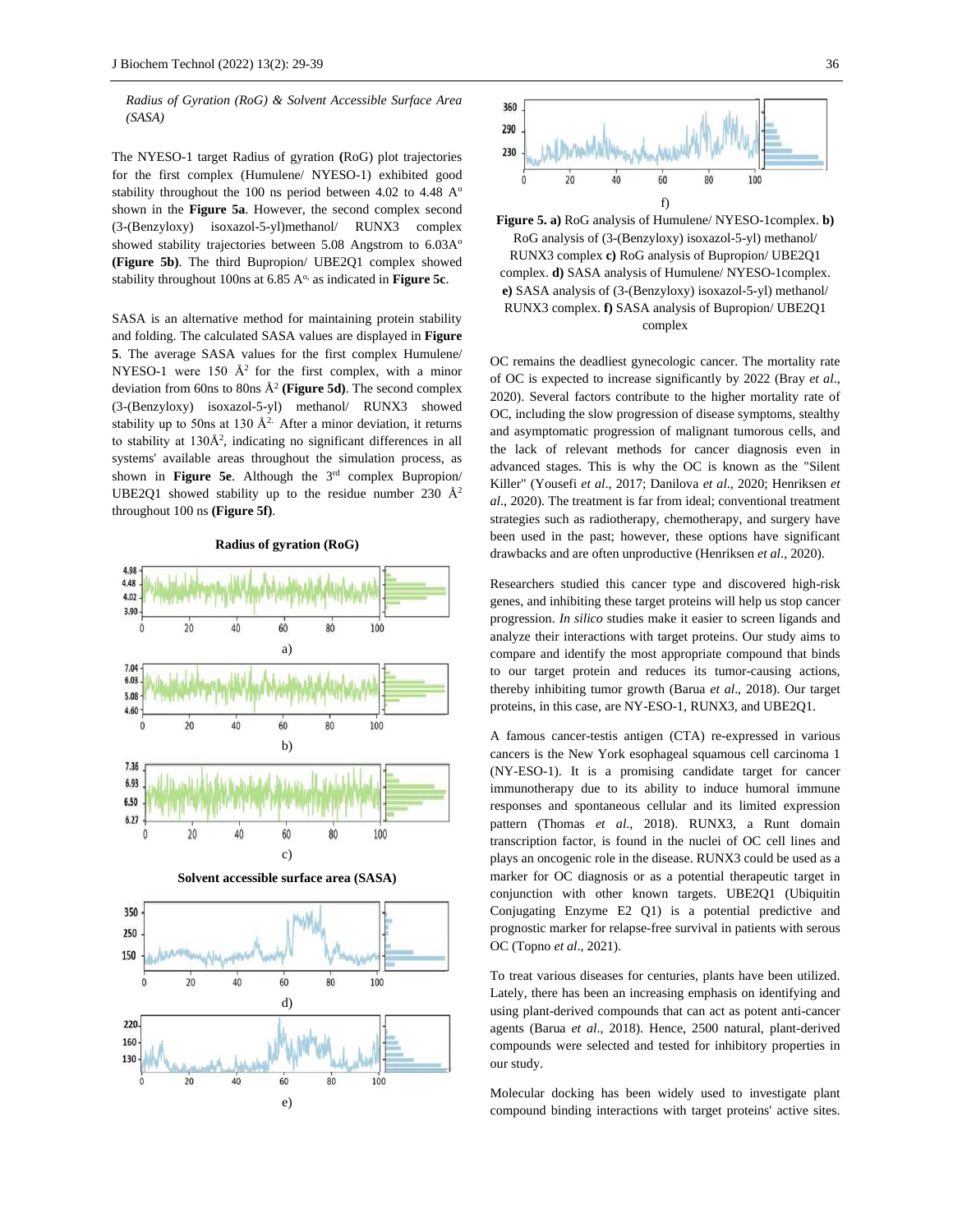Hierarchical virtual screening approaches have already recognized potential anti-cancer compounds against various cancers in anti-cancer drug discovery (Awasthi *et al*., 2015; Wang *et al*., 2016; Gogoi *et al*., 2017; Yousuf *et al*., 2017; Kumar *et al*., 2019; Rehan & Bajouh, 2019; Opo *et al*., 2021). This study docked OC proteins (NY-ESO-1, RUNX3, and UBE2Q1) against the phytochemical ligand database. Molecular docking is a technique for predicting how compounds bind to their protein targets. These computational approaches provide information on compounds' activity and binding affinity for their target protein.

Humulene, Thiamine, Deoxyactein, (3-(Benzyloxy) isoxazol-5 yl) methanol, Buddledin C, Terthiophene, Bupropion, DL-Adrenaline, and Vibsanin H were discovered to bind with high affinity within the active sites of the targeted OC proteins. The discovered chemicals may have additive or synergistic effects against OC. By efficiently hindering and targeting the catalytic function of target proteins, these inhibitors could lead to a single anti-OC therapeutic solution.

These nine compounds were chosen for additional computational investigations to better understand their molecular interaction mechanisms, binding modes, and ADMET evaluation. The ADMET properties of compounds expected to be drugs are being studied further. A major challenge in the drug development process is determining the ADMET properties of compounds. Toxicity and poor pharmacokinetic properties account for most drugs that fail to pass the drug approval process. The development of high-performance and quick ADMET profiling tests has helped detect active compounds during the early stages of drug discovery.

The Blood-brain Barrier (BBB) permeation and Gastrointestinal absorption (GI) of drug molecules indicate drug distribution and absorption. Caco-2 permeability further demonstrated the compounds' absorption (Abdelrheem *et al*., 2021). Additionally, several cytochromes (CYPs) regulate drug metabolism, with CYP2D6, CYP3A4, CYP2C19, CYP2C9, and CYP1A2 required for drug molecule biotransformation (Das *et al*., 2021). Furthermore, p-glycoprotein inhibitors decrease the bioavailability of the drug known to be transported by it. A toxicity prediction study was carried out to evaluate the compounds' safety profile (Mohammed, 2021). All of the compounds chosen were discovered to be non-toxic and noncarcinogenic. These results imply that certain compounds could be developed as drugs and used to treat OC.

MD simulations are a viable method for investigating the underlying dynamics of protein-ligand interactions. MD simulations and MMGBSA/MMPBSA analysis were studied on the best-docked complexes with Humulene, (3-(Benzyloxy) isoxazol-5-yl) methanol, and Bupropion inhibitors since these ligands represented high binding affinity, as evidenced by a good molecular interaction network and a high dock score. MD simulation and MMGBSA/MMPBSA studies revealed that these compounds were stable as potent inhibitors within the protein binding pocket. These inhibitors may give rise to a single therapeutic solution against the OC by effectively inhibiting and targeting the catalytic function of three target proteins. Hence, our findings regarding the bioactivity of Humulene, Thiamine,

Deoxyactein, (3-(Benzyloxy) isoxazol-5-yl) methanol, Buddledin C, Terthiophene, Bupropion, DL-Adrenaline, and Vibsanin H warrant additional research for structure-based lead optimization.

## **Conclusion**

Natural compounds have always been a rich source of active compounds with a wide range of structures; hence, these compounds have served as a special source of inspiration for medicinal chemists**.** To design therapeutic interventions, the current study aimed to conduct molecular dynamics and molecular docking simulation studies on natural compounds targeting ovarian cancer proteins NY-ESO-1, RUNX3, and UBE2Q1. We discussed computational validations here, but in vivo studies or experimental evaluations are recommended for further research. Several of these compounds have the potential to be the next breakthroughs in ovarian cancer early detection.

**Acknowledgments:** None

**Conflict of interest:** None

**Financial support:** None

**Ethics statement:** None

### **References**

- Abdelrheem, D. A., Rahman, A. A., Elsayed, K. N., Abd El-Mageed, H. R., Mohamed, H. S., & Ahmed, S. A. (2021). Isolation, characterization, in vitro anticancer activity, dft calculations, molecular docking, bioactivity score, druglikeness and admet studies of eight phytoconstituents from brown alga sargassum platycarpum. *Journal of Molecular Structure*, *1225*, 129245.
- Alhumaydhi, F. A., Rauf, A., Rashid, U., Bawazeer, S., Khan, K., Mubarak, M. S., Aljohani, A. S., Khan, H., El-Saber Batiha, G., El-Esawi, M. A., et al. (2021). In Vivo and In Silico Studies of Flavonoids Isolated from Pistacia integerrima as Potential Antidiarrheal Agents. *ACS Omega*, *6*(24), 15617-15624.
- Auner, V., Sehouli, J., Oskay-Oezcelik, G., Horvat, R., Speiser, P., & Zeillinger, R. (2010). ABC transporter gene expression in benign and malignant ovarian tissue. *Gynecologic Oncology*, *117*(2), 198-201.
- Awasthi, M., Singh, S., Pandey, V. P., & Dwivedi, U. N. (2015). Molecular docking and 3D-QSAR-based virtual screening of flavonoids as potential aromatase inhibitors against estrogen-dependent breast cancer. *Journal of Biomolecular Structure and Dynamics*, *33*(4), 804-819.
- Barua, A., Kesavan, K., & Jayanthi, S. (2018). Molecular Docking Studies of Plant Compounds to Identify Efficient Inhibitors for Ovarian Cancer. *Research Journal of Pharmacy and Technology*, *11*(9), 3811-3815.
- Bittrich, S., Rose, Y., Segura, J., Lowe, R., Westbrook, J. D., Duarte, J. M., & Burley, S. K. (2022). RCSB Protein Data Bank: improved annotation, search and visualization of membrane protein structures archived in the PDB. *Bioinformatics*, *38*(5), 1452-1454.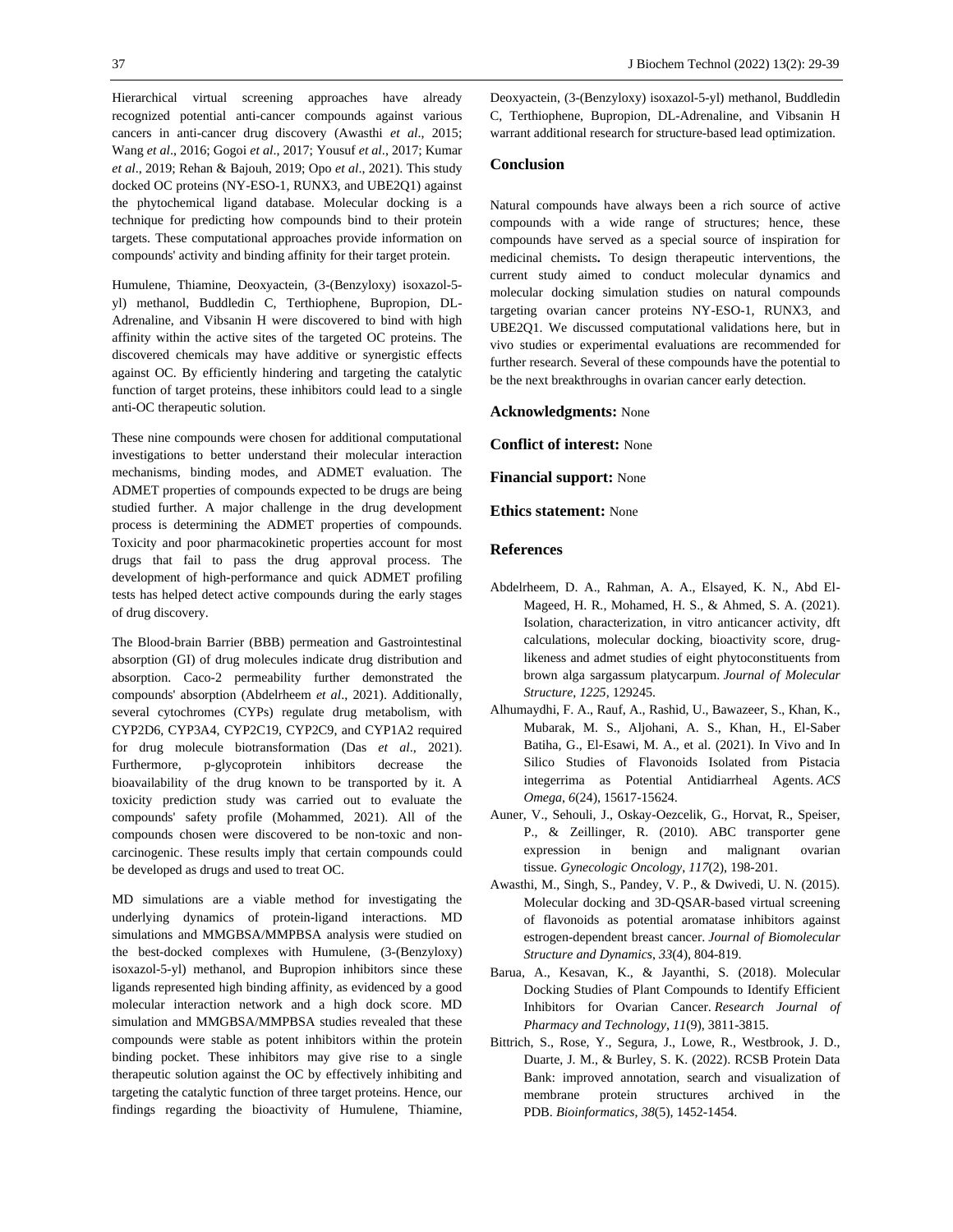- Bray, F., Ferlay, J., Soerjomataram, I., Siegel, R. L., Torre, L. A., & Jemal, A. (2018). Global cancer statistics 2018: GLOBOCAN estimates of incidence and mortality worldwide for 36 cancers in 185 countries. CA: *a cancer journal for clinicians*, 68(6), 394-424.
- Cheng, F., Li, W., Zhou, Y., Shen, J., Wu, Z., Liu, G., Lee, P. W., & Tang, Y. (2012). admetSAR: a comprehensive source and free tool for assessment of chemical ADMET properties. ACS Publications.
- Danilova, A., Misyurin, V., Novik, A., Girdyuk, D., Avdonkina, N., Nekhaeva, T., Emelyanova, N., Pipia, N., Misyurin, A., & Baldueva, I. (2020). Cancer/testis antigens expression during cultivation of melanoma and soft tissue sarcoma cells. *Clinical Sarcoma Research*, *10*(1), 1-14.
- Das, P., Majumder, R., Mandal, M., & Basak, P. (2021). In-Silico approach for identification of effective and stable inhibitors for COVID-19 main protease (Mpro) from flavonoid based phytochemical constituents of Calendula officinalis. *Journal of Biomolecular Structure and Dynamics*, *39*(16), 6265-6280.
- de Vries, S. J., & Bonvin, A. M. (2011). CPORT: a consensus interface predictor and its performance in prediction-driven docking with HADDOCK. *PloS one*, *6*(3), e17695.
- Devi, K. P., Rajavel, T., Habtemariam, S., Nabavi, S. F., & Nabavi, S. M. (2015). Molecular mechanisms underlying anticancer effects of myricetin. *Life Sciences*, *142*, 19-25.
- Ghilardi, C., Moreira Barbosa, C., Brunelli, L., Ostano, P., Panini, N., Lupi, M., Anastasia, A., Fiordaliso, F., Salio, M., Formenti, L., et al. (2022). PGC1α/β expression predicts therapeutic response to oxidative phosphorylation inhibition in ovarian canceroxphos inhibition as therapeutic option in ovarian cancer. *Cancer Research*.
- Gogoi, B., Gogoi, D., Silla, Y., Kakoti, B. B., & Bhau, B. S. (2017). Network pharmacology-based virtual screening of natural products from Clerodendrum species for identification of novel anti-cancer therapeutics. *Molecular BioSystems*, *13*(2), 406-416.
- Gupta, S., Afaq, F., & Mukhtar, H. (2001). Selective growthinhibitory, cell-cycle deregulatory and apoptotic response of apigenin in normal versus human prostate carcinoma cells. *Biochemical and Biophysical Research Communications*, *287*(4), 914-920.
- Haque, A., Baig, G. A., Alshawli, A. S., Sait, K. H. W., Hafeez, B. B., Tripathi, M. K., Alghamdi, B. S., Mohammed Ali, H. S., & Rasool, M. (2022). Interaction Analysis of MRP1 with Anticancer Drugs Used in Ovarian Cancer: In Silico Approach. *Life*, *12*(3), 383.
- Henriksen, J. R., Donskov, F., Waldstrøm, M., Jakobsen, A., Hjortkjaer, M., Petersen, C. B., & Dahl Steffensen, K. (2020). Favorable prognostic impact of Natural Killer cells and T cells in high-grade serous ovarian carcinoma. *Acta Oncologica*, *59*(6), 652-659.
- Ikot, A. N., Okorie, U. S., Osobonye, G., Amadi, P. O., Edet, C. O., Sithole, M. J., Rampho, G. J., & Sever, R. (2020). Superstatistics of Schrödinger equation with pseudoharmonic potential in external magnetic and Aharanov-Bohm fields. *Heliyon*, *6*(4), e03738.
- Irwin, J. J., & Shoichet, B. K. (2005). ZINC− a free database of commercially available compounds for virtual screening. *Journal of chemical Information and Modeling*, *45*(1), 177-182.
- Kabir, M., Nantasenamat, C., Kanthawong, S., Charoenkwan, P., & Shoombuatong, W. (2022). Large-scale comparative review and assessment of computational methods for phage virion proteins identification. *EXCLI Journal*, *21*, 11-29.
- Kbirou, A., Sayah, M., Sounni, F., Zamd, M., Benghanem, M. G., Dakir, M., Debbagh, A., & Aboutaib, R. (2022). Obstructive oligo-anuria revealing pelvic gynecological cancers, analysis of a series of 102 cases. *Annals of Medicine and Surgery*, *75*, 103332.
- Khalifa, I., Zhu, W., Mohammed, H. H. H., Dutta, K., & Li, C. (2020). Tannins inhibit SARS‐CoV‐2 through binding with catalytic dyad residues of 3CLpro: An in silico approach with 19 structural different hydrolysable tannins. *Journal of Food Biochemistry*, *44*(10), e13432.
- Kim, S., Thiessen, P. A., Bolton, E. E., Chen, J., Fu, G., Gindulyte, A., Han, L., He, J., He, S., Shoemaker, B. A., et al. (2016). PubChem substance and compound databases. *Nucleic Acids Research*, *44*(D1), D1202-D1213.
- Kumar, A., Rathi, E., & Kini, S. G. (2019). E-pharmacophore modelling, virtual screening, molecular dynamics simulations and in-silico ADME analysis for identification of potential E6 inhibitors against cervical cancer. *Journal of Molecular Structure*, *1189*, 299-306.
- Ledermann, J. A., Raja, F. A., Fotopoulou, C., Gonzalez-Martin, A., Colombo, N., & Sessa, C. (2013). Newly diagnosed and relapsed epithelial ovarian carcinoma: ESMO Clinical Practice Guidelines for diagnosis, treatment and followup. *Annals of Oncology*, *24*, vi24-vi32.
- Li, Y., Zhang, S., Bao, Z., Sun, N., & Lin, S. (2022). Explore the activation mechanism of alcalase activity with pulsed electric field treatment: Effects on enzyme activity, spatial conformation, molecular dynamics simulation and molecular docking parameters. *Innovative Food Science & Emerging Technologies*, 102918.
- Manchanda, R. (2022). Special Issue "Gynaecological Cancers Risk: Breast Cancer, Ovarian Cancer and Endometrial Cancer". *Cancers*, *14*(2), 319.
- Mishra, A., & Singh, A. (2022). Discovery of Histone Deacetylase Inhibitor Using Molecular Modeling and Free Energy Calculations. *ACS Omega*.
- Mohammed, I. (2021). Virtual screening of Microalgal compounds as potential inhibitors of Type 2 Human Transmembrane serine protease (TMPRSS2). *arXiv preprint arXiv:2108.13764*.
- Mumtaz, A., Ashfaq, U. A., ul Qamar, M. T., Anwar, F., Gulzar, F., Ali, M. A., Saari, N., & Pervez, M. T. (2017). MPD3: a useful medicinal plants database for drug designing. *Natural Product Research*, *31*(11), 1228-1236.
- Opo, F. A., Rahman, M. M., Ahammad, F., Ahmed, I., Bhuiyan, M. A., & Asiri, A. M. (2021). Structure based pharmacophore modeling, virtual screening, molecular docking and ADMET approaches for identification of natural anti-cancer agents targeting XIAP protein. *Scientific Reports*, *11*(1), 1-17.